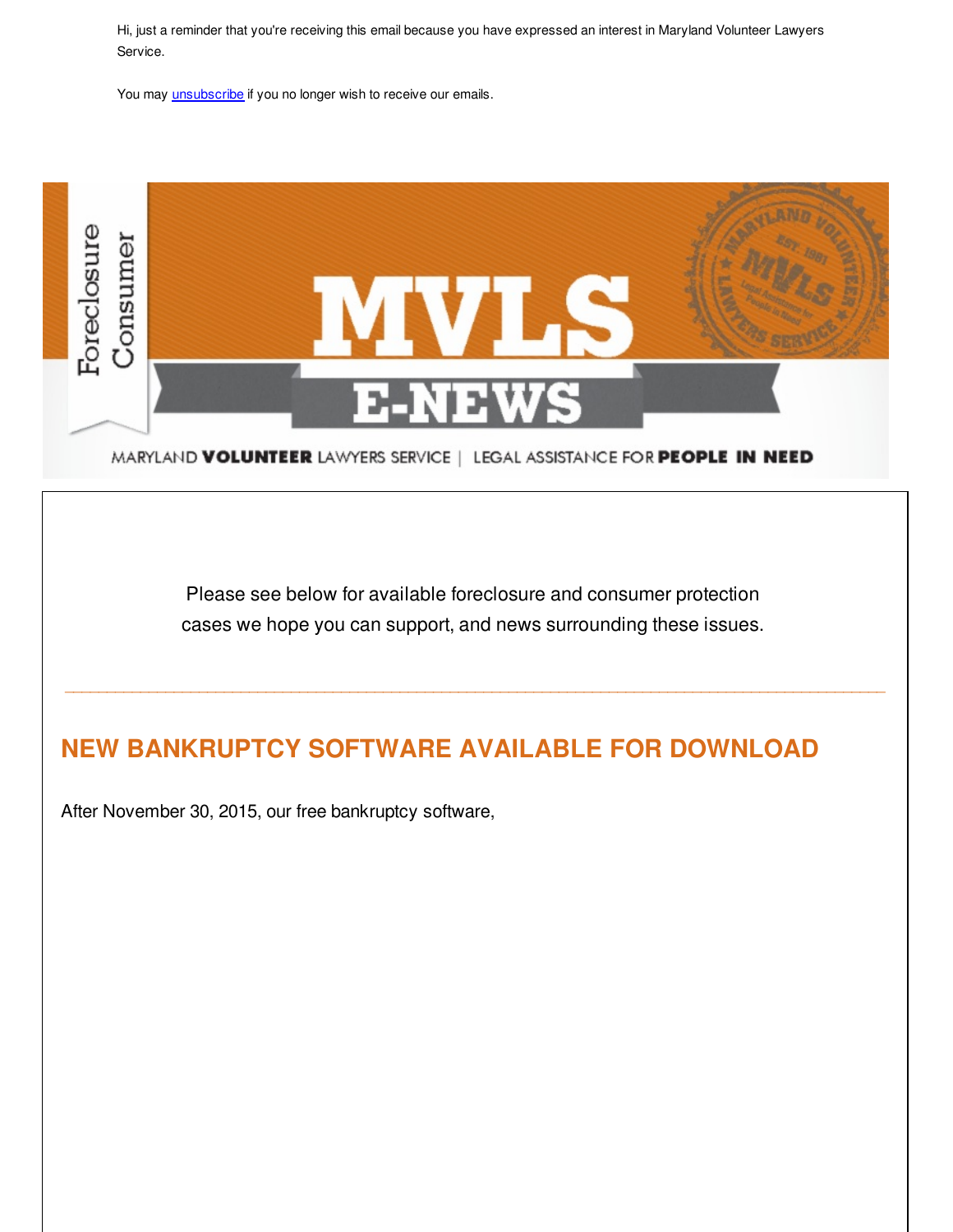EZ Filing, will no longer be updated or supported.

MVLS is asking all volunteers to download a new free software, called **[Legal](http://r20.rs6.net/tn.jsp?f=001y1ltD-1ldJDzDiVwNHG-Es5HooYJqU2RTJRjSvwn_LiyjeQXwVNZuDQKy5JbFVnjPLQBlgqo_jPcxwW5f4lhIre28Fq3CSBiKodwRkoM1j5g0FoXRankS3YyFePHKsrYklvg2v2ec5TiXEZnwhGDU_T_iAKEV3OdCLcyzeUcIUBN0iW1L1oh2aZp0Uml0rZTwzg-Oam6ddTeNEFxIXd4ebhItvxDKXksFn68y3xzghMyaRVXU5p-AAdzKyZ0ikLpcls-0bA7XirD96FYoLx7FxI3j349GtpLNmW6qow5Iz8_V3K3LQENoCMco4GqNVK8y0ETaIrZuK3AMO2DZR6EIwRH_h50jIlWlh0WlwiudUZZ-Nasu5i6OEhiDS2RisyO&c=&ch=) Pro.** MVLS will be utilizing this software for our volunteers to use when registering for pro bono bankruptcy cases, instead of our old software EZ Filing.

Please **[download](http://r20.rs6.net/tn.jsp?f=001y1ltD-1ldJDzDiVwNHG-Es5HooYJqU2RTJRjSvwn_LiyjeQXwVNZuDQKy5JbFVnjPLQBlgqo_jPcxwW5f4lhIre28Fq3CSBiKodwRkoM1j5g0FoXRankS3YyFePHKsrYklvg2v2ec5TiXEZnwhGDU_T_iAKEV3OdCLcyzeUcIUBN0iW1L1oh2aZp0Uml0rZTwzg-Oam6ddTeNEFxIXd4ebhItvxDKXksFn68y3xzghMyaRVXU5p-AAdzKyZ0ikLpcls-0bA7XirD96FYoLx7FxI3j349GtpLNmW6qow5Iz8_V3K3LQENoCMco4GqNVK8y0ETaIrZuK3AMO2DZR6EIwRH_h50jIlWlh0WlwiudUZZ-Nasu5i6OEhiDS2RisyO&c=&ch=) today** and let us know if you have any questions.

|              | Do you want to run or save Bpro.exe (25.5 MB) from www.legal-pro.com?         | $\times$<br>Run<br>Cancel<br>Save                                                             |
|--------------|-------------------------------------------------------------------------------|-----------------------------------------------------------------------------------------------|
|              |                                                                               | Run the installer and use all the defaults. Once the installer is                             |
|              |                                                                               | finished you will see a shortcut of BankruptcyPRO on your                                     |
|              |                                                                               | desktop.                                                                                      |
|              |                                                                               | Click the icon to run BankruptcyPRO                                                           |
|              |                                                                               |                                                                                               |
|              |                                                                               | After the program loads, you will have the option to enter the                                |
|              |                                                                               | firm name and address, enter the information exactly as it                                    |
|              |                                                                               | appears here:                                                                                 |
|              |                                                                               |                                                                                               |
|              | Firm Name & Address                                                           |                                                                                               |
|              | For Petition   For Matrix                                                     |                                                                                               |
|              |                                                                               |                                                                                               |
|              | Name: Maryland Volunteer Lawyers Service<br>Address: Enter Attorney Name Here |                                                                                               |
|              | 1 N Charles St.                                                               |                                                                                               |
|              | Baltimore, MD 21201                                                           | Phone: (410) 547-6537                                                                         |
|              |                                                                               | Fax:                                                                                          |
|              |                                                                               |                                                                                               |
| $\bigvee$ OK | X Cancel<br>$?$ Help                                                          |                                                                                               |
|              |                                                                               |                                                                                               |
|              |                                                                               | Once you have entered the information for Petition and Matrix                                 |
|              |                                                                               | you can then go to Settings   Change Security Code and<br>click the "Activate Online" button. |

Go to legal-pro com/products to download BankruptcyPRO

# **AVAILABLE CASES**

**If you are interested in taking one of these cases or learning more please contact Ellyn [Riedl](mailto:eriedl@mvlslaw.org).**

**\_\_\_\_\_\_\_\_\_\_\_\_\_\_\_\_\_\_\_\_\_\_\_\_\_\_\_\_\_\_\_\_\_\_\_\_\_\_\_\_\_\_\_\_\_\_\_\_\_\_\_\_\_\_\_\_\_\_\_\_\_\_\_\_\_\_\_\_\_\_\_\_\_\_\_\_\_\_\_\_\_\_\_\_\_**

## **15-0113217-Foreclosure-Anne Arundel County**

Client bought her home through Arundel Habitat for Humanity in 2008. When client applied for the Homeowner's Tax Credit in April or early May 2015, she was working full time. In late May 2015, she retired and her monthly income fell significantly. She now receives Social Security and works part time. SDAT rejected her tax credit application because, based on her pre-retirement income, the credit would not have reduced the tax amount she was liable to pay. Her mortgage company paid the taxes due, which drained her escrow account and caused her monthly mortgage payment to spike from \$474 to \$722. Client needs help pursuing a modification or other loss mitigation option. She has not received a Notice of Intent to Foreclose yet, and would like to avoid having a foreclosure case filed in court.

## **15-0113019--Foreclosure--Baltimore City**

## *This case will satisfy the pro bono obligation for MVLS' Untangling Titles Training.*

Client is facing imminent foreclosure from the loss of income due to her separation from her spouse, and losing her full time job. In 2006, she added her husband on the deed and mortgage in order to refinance and pay for her son's college education. The current balance on the loan is about \$128,000 with an interest rate of 6%. Now she is trying to work with her servicer, Carrington, to modify the loan but Carrington insists that she get her husband off the deed in order to modify. She received a Notice of Intent to Foreclose on June 2, 2015. As of that date, the total amount needed to cure her default was under \$2500 and she was 38 days behind. The client wants to keep the home if possible, and needs help to make sure she is properly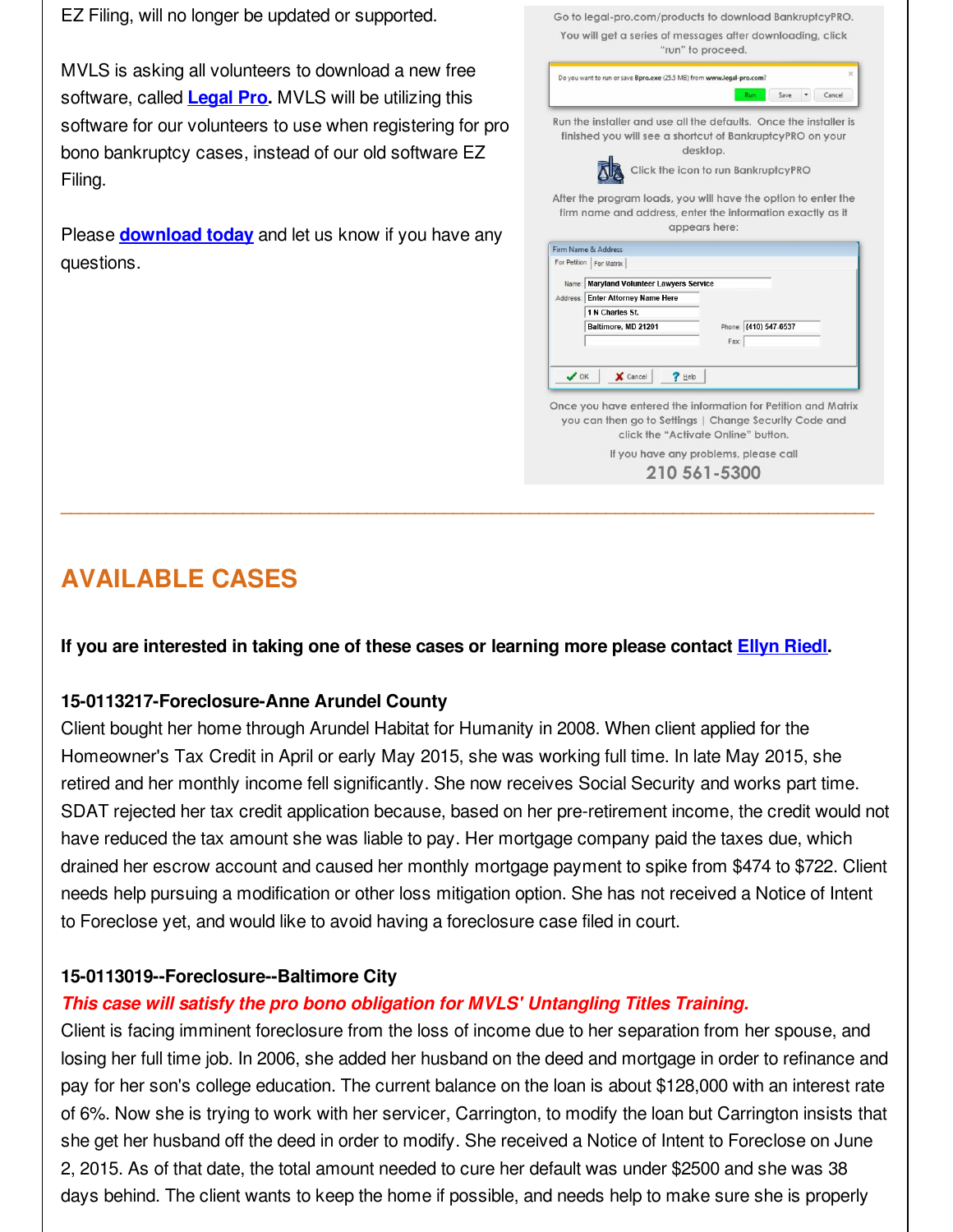considered for loss mitigation.

### **15-0112038--Foreclosure--Baltimore County**

Client and her husband have separated, and the couple's minor children reside with client. Client left the family home because of domestic violence, and she is seeking a divorce with the help of MVLS. The husband failed to keep paying the mortgage on the home, and in December of 2014, Ocwen filed a foreclosure case. Husband negotiated with Ocwen to get a modification but did not include client in the negotiations. Ocwen agreed to a modification, and dismissed the foreclosure case. However, Ocwen later discovered that husband forged client's signature on the modification documents, and now plans on refiling a foreclosure case. Client needs legal counsel to discuss her rights in this context, and make sure that she gets the best possible outcome for herself and her children.

### **15-0111832--Foreclosure--Baltimore County**

Clients' owe \$240,000 on their first mortgage, and also have a home equity line of credit with a balance of \$50,000. Their mortgage is held by a private individual. This individual wants to foreclose on the home and started rejecting their payments in April 2015 because the balloon note on the mortgage was due in December 2014. They asked for a refinance of the amount due on the balloon note but were denied. They have not received a Notice of Intent to Foreclose, and no foreclosure case has been filed at this time. Clients are self employed, making approximately \$36,000 per year, and would like to understand their options for loss mitigation from a private individual lender. They also would like some legal advice on whether bankruptcy may be a viable option for them.

### **15-0109910--Tax Sale--Baltimore City**

Client works, but the job doesn't pay enough to pay for basic necessities in addition to paying his high property taxes. His unpaid property taxes for 2014-2015 totaled approximately \$3000 at the time of the 2015 tax sale, but the minimum bid amount was approximately \$16,000. It is unclear what other bills or citations were added to the unpaid property taxes to get to that amount. The home was sold at the 2015 tax sale in May. The client also has large IRS & State of Maryland tax liens attached to the property. He needs help determining what other bills were included in his tax sale amount, how much he owes the purchaser, and a plan to try and redeem the property.

### **15-0112012--Tax Sale--Baltimore City**

Client lives in a home owned by him and his two siblings. He and his brother split the cost of property taxes in years past, but his brother recently passed away and client was unable to pay the entire tax amount on his own. He also believes there is a water leak in the house, because his water bill has been consistently too high for the past year and a half. The property was sold at tax sale for approximately \$2900 in unpaid taxes and delinquent water bills. Client does not receive the Homestead or Homeowner's tax credit, but is working on applying for the next year's credits. Client is determined to redeem the property by the end of September, but needs help navigating the redemption process, and addressing the water bill issue by requesting a meter check and/or an informal conference with the Department of Public Works.

 $\mathcal{L}_\mathcal{L} = \{ \mathcal{L}_\mathcal{L} = \{ \mathcal{L}_\mathcal{L} = \{ \mathcal{L}_\mathcal{L} = \{ \mathcal{L}_\mathcal{L} = \{ \mathcal{L}_\mathcal{L} = \{ \mathcal{L}_\mathcal{L} = \{ \mathcal{L}_\mathcal{L} = \{ \mathcal{L}_\mathcal{L} = \{ \mathcal{L}_\mathcal{L} = \{ \mathcal{L}_\mathcal{L} = \{ \mathcal{L}_\mathcal{L} = \{ \mathcal{L}_\mathcal{L} = \{ \mathcal{L}_\mathcal{L} = \{ \mathcal{L}_\mathcal{$ 

# **CALLING ALL VOLUNTEERS**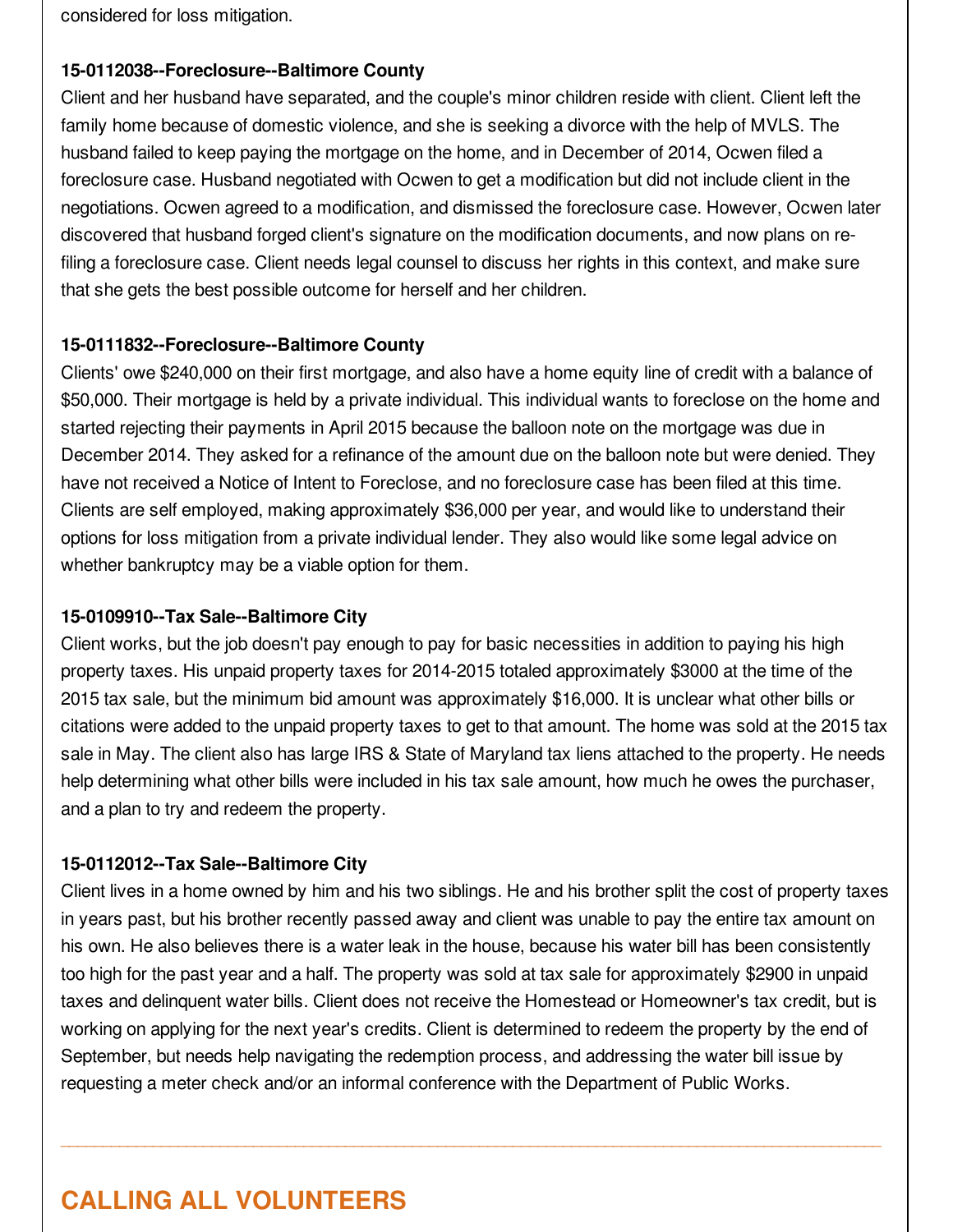Use your skills at Pro Boo-no Day- Saturday, October 31st, 2015. Join the Bar Association of Baltimore City, Maryland Legal Aid, Pro Bono Resource Center of Maryland and MVLS as we offer free civil legal services. Attorneys can volunteer to provide brief legal advice, or to assist with the logistics of the event. Volunteers are needed from 8:30am-12pm on the 31st. [Register](http://r20.rs6.net/tn.jsp?f=001y1ltD-1ldJDzDiVwNHG-Es5HooYJqU2RTJRjSvwn_LiyjeQXwVNZuKNIhDq01SUTYxOSwo7dl2cJeL0102GUan1mgkeOw8QrPnCqlS6ukBthPXKcmn0p9xLDfFyx5F1dqlcPg6ErSo3WtjbHF_ZAdx0Bt3xmfClhU5oyvUz4ay52TYypB3WGIBebqQ7bKy6SVkJHkw9tGBM-bS9Cj3u3FBqmHOC_00Yw06kmVKBN3UOirx83r-MEykuTZtO-9LIaQF5BaSrHSY_PJ-4RbyNaTdoWvIwn_C8ArdenO3219TV71aUg3jOwRvWX47uTTP1cnJ_Va8zEUm7W19J0LBTdktso92ym68VhSGx98nm3XuXoDZz7bBYrdF-OsO2tTKVEhP6oSYcCK6tCTQTAk6p_FHgX3ur0suqt6UXTVa-Y0JmBBZFoDEPJng0Sp2oIo3Oj_2WDzbHgKYQ=&c=&ch=) Today.

\_\_\_\_\_\_\_\_\_\_\_\_\_\_\_\_\_\_\_\_\_\_\_\_\_\_\_\_\_\_\_\_\_\_\_\_\_\_\_\_\_\_\_\_\_\_\_\_\_\_\_\_\_\_\_\_\_\_\_\_\_\_\_\_\_\_\_\_\_\_\_\_\_\_\_\_\_\_\_\_\_\_\_\_\_\_\_\_\_\_\_\_\_\_\_\_\_\_

## **BREAKING CONSUMER AND FORECLOSURE NEWS**

**We wanted to make access to the latest consumer and foreclosure news easy for you. Check out the articles below from media outlets around the globe and right here in Maryland.**

### **State Faces [Allegations](http://r20.rs6.net/tn.jsp?f=001y1ltD-1ldJDzDiVwNHG-Es5HooYJqU2RTJRjSvwn_LiyjeQXwVNZuKNIhDq01SUTywlzok6wCRGR0Vxc3mqchXkxxKFozAm9JQAo7QO2PCUAwWiPHca1AUFo8nxjFqNfIkGZQeYuMtmSEyrPq8pYGgqCcvCPgkVZfdjftRozq3O09R1mEsNGxL9oG8SDapJpzk01-sWZbtU8bQC54N3n2mnPnaO1kb_tvORZQaDW2bIs4d9JleHcueTBJOpGVgUq9c-RhciANmxfu-gYWQ2OwBDW1sf05lsbxsyqHIrjOspLHBOYQ4rGJQyllrWOMfX9zchycg5x68z7_Apij2iFkn9T-FIS2ugDezF2sq7ZGL-NY3dmvdc88hj3zkk9vWngtF1t0FBJUAYCg9oKEr9huHbpp5WssWOLc1F1G9Znw31dXpKlpfnDq-ikhcBWNJf0tJkvZTHQVbh7HWWv-EsxBilHwkfueHjs&c=&ch=) of Illegally Jailing Poor**

"Our hope is that when there's a lawyer present, that will create a check on the system such that the lawyer will advocate for his or her client and makes sure the judge is going through a meaningful process to determine the ability to pay before sending that person to jail..." -*NBC News*

### **Big Fines for Abusive Debt [Collection](http://r20.rs6.net/tn.jsp?f=001y1ltD-1ldJDzDiVwNHG-Es5HooYJqU2RTJRjSvwn_LiyjeQXwVNZuKNIhDq01SUTyGDhxk-8ONQmr4evgm43aJRiVGbyteIjSdNrZhVAErSZVEFYUn5rx2pYuDkVTGxFEoZrjCB1sH8w6BmWDHxivSPb5iIPZvfR2XEbM7u91RHKMSyvOuaDVIakXxQE4qdByoENZas58UVpPudnY9mCRowhyj2WXnFxgrCwBjGoZsN28M-e9FkTR57UmaZIL4cQrTqYCXZF9oALr1wim7O_e4boykhkbenPsL34y_VEc-6Ny3vbHKSzBrhaL_-w-rs0yIougpGtSMibuXB_u_5ZNtE24myJS70EL-NjP9WcjkN-zvZk1MVgepRjvNYgHRBcIbREo_qJo5q_11D8XrG136z9Bs4P0fOZtjj2XP4EElwuvv0b3R6HdcDcEiGrGeq87SlN52tP-liBZ6MlzMmw51Cd1fi8EMnce31Gd6RtoGH3p5ocgP4ysA==&c=&ch=)**

On September 9, 2015 "the Consumer Financial Protection Bureau (CFPB) announced enforcement actions against Encore Capital Group and Portfolio Recovery Associates, the two largest debt buyers active in the United States. The...consent orders underscore the questionable tactics used by even the largest debt buyers attempting to collect old debts - deception, intimidation and the massproduction of lawsuits against the wrong people for the wrong amount of money."

*- Center for Responsible Lending*

**Join MVLS in the fight against abusive debt buyers by [volunteering](http://r20.rs6.net/tn.jsp?f=001y1ltD-1ldJDzDiVwNHG-Es5HooYJqU2RTJRjSvwn_LiyjeQXwVNZuKNIhDq01SUTQo5vNDXe7768I0YN0v9R1EKmXYkCrKtnqzsCOMROJFMGpy6AyVOTM819YL_qVylAwJuVeDt79SdwX0xeD7SSYpKXNqjuazvFX87dgxcSZ4EmtHageGBkUy-IlYFUXy3qc5tr5HukHPLDUrFwzMF8gW6Fg-mRIp3EdOX2QfVDIobboN_dFJwiv8bE-h5Uj2PrmJ7yqWjGvjTOXAlSG3jtKLfiwT_E66qb3JHw5AQ1NFvTCSwelQMPBueGzimUjEMsfmB4e7IqKNqED0PMtG4IMzkRBiTcVN8NzLgixmVhIs0jv3hOB1w6TFPNyO4DwbCXZ0bZbVExeSgQJ_76o-QJjXbRlUNaViQkggeq4WGDkZM=&c=&ch=) at our weekly CPP clinic.**

### **[Difficulties](http://r20.rs6.net/tn.jsp?f=001y1ltD-1ldJDzDiVwNHG-Es5HooYJqU2RTJRjSvwn_LiyjeQXwVNZuKNIhDq01SUTbb3fiK-S9BdsDAbiqzzYoAZwI_KaTFXPwtdNf0mqR-rBCPDMfsnapYWyhDLxcew6v__gidjMSKgoIAWhwK-gEJ24y96sZkhhEkKf1TjnLjWrmXX63D8wkVUJal2jmOjMlFLMqlx0mk-KERcvunztotgyTukvG2EM2occUKs7TfeyLO9WIKxYJjYtekHF6qv_Z1jtNRarHHk_z-ReZmKjRJfs64uHV_GVc1ZVeFCm-tHbRKzSiC62STiXNBBTJifz_yU33NYcpCWWqskHPrz4N7D8czgB3HQ3tP_E-J5dBFYrIt6hTDspzPFANXEplhH-I48yQpJ0LjhEeDxMfvgCrbt5owfSDakEKtAJRJheemCBzHsRhur5kxXxSFKTBtX-emd__EtL0-ZO-6d3X-7weg==&c=&ch=) of Aging in Place**

This article provides resources and tips about home modifications for seniors and individuals with disabilities. Nonprofit organization Civic Works provides help for seniors in [Baltimore](http://r20.rs6.net/tn.jsp?f=001y1ltD-1ldJDzDiVwNHG-Es5HooYJqU2RTJRjSvwn_LiyjeQXwVNZuKNIhDq01SUTgoRtS4KO3HiZlAUhSvPsHxQSBQO72vdb6q3up4VATTIomboDtAUPHoZs5u9QHuO1uSUYs0t22ShKuQRqLBM0E9HndJJ3s5zHV26o9-djbHG8UFng9GOk-fPd2DtKqcPFuCttkpvxSCFhw6t5NJr4jlPN-yGZFQbk-XVZFvDSTN9_zxY_8JqqGKrp2-DKWs1dJoTXaSiuSzu0p_oe7Msj1BcHgRC35Gn4YZicpKp48GGa5OYGGq8u7RBcZ9j3jDzgm1VjDAOGj97aYlM8dmK0PH00KaEMHI9kM3bkhttT1MbFBWS2R_1F7CGNq2BF62Fu&c=&ch=) City.

### **Owning a Home in Baltimore is [Expensive](http://r20.rs6.net/tn.jsp?f=001y1ltD-1ldJDzDiVwNHG-Es5HooYJqU2RTJRjSvwn_LiyjeQXwVNZuKNIhDq01SUTL2Lh7ENtbpmbgd7b4d_4AeZBTfHkIFQhGiie7xjdYscEDK_chUquX-q2DgekwKazh1CI60tBvXk8WCBI1Qg6ixZldi-2MUXAjK6_OxlY_Px74g5KGXX3QmVivzpAfy6-Efzc3TnQTbqje-sVP0K5B0ohhiyxW2-ziFH79am-jhy2b-QwwseBODTzmLZZ2qEKWqNJQB7Aw8V_5gSUDpb2c4-P6qDNpP-2yU2E_2PtEEN-RpRtXx2FxszBO4tbcYoTe5VF6CQBaFMuMHjpcJe3WOI1RtcemZwWFH211K3mV-sH3I-Y6mDEbhiLvbHRPb_5cHYjT_Rzdqg=&c=&ch=)**

Foreclosure rates are high. Maryland has a Homeowner's Tax Credit that less than 5% of homeowners in Baltimore City take advantage of. A new [website](http://r20.rs6.net/tn.jsp?f=001y1ltD-1ldJDzDiVwNHG-Es5HooYJqU2RTJRjSvwn_LiyjeQXwVNZuKNIhDq01SUTL2Lh7ENtbpmbgd7b4d_4AeZBTfHkIFQhGiie7xjdYscEDK_chUquX-q2DgekwKazh1CI60tBvXk8WCBI1Qg6ixZldi-2MUXAjK6_OxlY_Px74g5KGXX3QmVivzpAfy6-Efzc3TnQTbqje-sVP0K5B0ohhiyxW2-ziFH79am-jhy2b-QwwseBODTzmLZZ2qEKWqNJQB7Aw8V_5gSUDpb2c4-P6qDNpP-2yU2E_2PtEEN-RpRtXx2FxszBO4tbcYoTe5VF6CQBaFMuMHjpcJe3WOI1RtcemZwWFH211K3mV-sH3I-Y6mDEbhiLvbHRPb_5cHYjT_Rzdqg=&c=&ch=) seeks to change that, help us spread the word!

### **CFPB Finalizes Rule to Facilitate Access to Credit in Rural and [Underserved](http://r20.rs6.net/tn.jsp?f=001y1ltD-1ldJDzDiVwNHG-Es5HooYJqU2RTJRjSvwn_LiyjeQXwVNZuKNIhDq01SUTaGEz62eTmu2u37z0OUfjQidNPZBr3tIpj6jhETUP1zGAUOOvCXki2803B4ATkAytsKCTIWcRyxwEv6YKsfYUKSJWkjzjWSEne3yGQTkleLPxZLo-7uxE05hY8koFXUMXsNO6pDaPu2-JMxnnu7uRwUqcIXmy0vB1rwfti97rc7SvWSi2DYqysbqX_O9SzUkRg-fRioiv7pqW3jkD7qMbZiyBsFQXfjK_wFsARFyb64n2CydWJb5g5eMvZhUdXyRSXWoaP3j-7DJO20TetWBbKZDDdkEOn-nXkhol7qituN_eJciOh_TNM0uLEupW3-yj6y68WNx6Xtqg9qW7So9VNlJHs7WynHvtSebAy-aX0iJZ1XQgZyILbT0aRYSxzgTZzjGbT803-I0n_ncYYuTth8DIwFNg0GfB_0GKaBZ6WuSgAq6HSWY0AHXaY-HyrmY4&c=&ch=) Areas**

"The new rule, which was proposed in January, will increase the number of financial institutions able to offer certain types of mortgages in rural and underserved areas, and gives small creditors time to adjust their business practices to comply with the rules." - *Consumer Financial Protection Bureau*